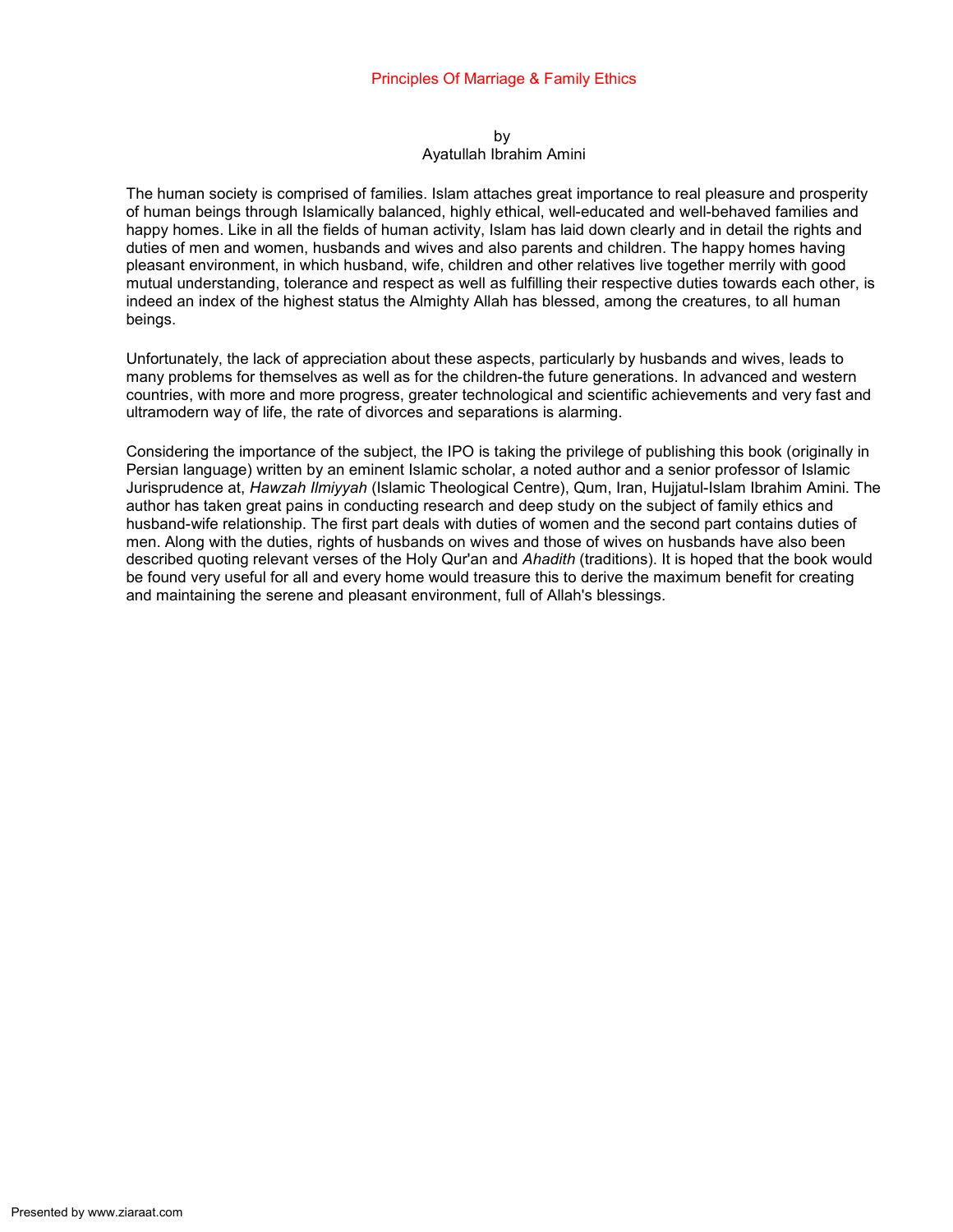# THE DUTIES OF WOMEN: The Purpose of Marriage

Marriage is a natural necessity for every human being. It bears many good outcomes of which the most important ones are:

(1) The formation of a family through which one can find security and peace of mind. A person who is not married resembles a bird without a nest. Marriage serves as a shelter for anyone who feels lost in the wilderness of life; one can find a partner in life who would share one's joy and sorrow.

(2) The natural sexual desire is both strong and significant. Everyone should have a partner for satisfying their sexual needs in a secure and serene environment. Everyone should enjoy sexual satisfaction in a correct and proper manner. Those who abstain from marriage often suffer from both physical and psychological disorders. Such disorders and certain social problems are a direct consequence of the abstinence of youth from marriage.

(3) Reproduction: Through marriage the procreation of mankind is continued. Children are the result of marriage and are important factors in stabilizing the family foundations as well as a source of real joy to their parents.

A great deal of emphasis has been given in the Holy Qur'an and the Traditions to both marriage and having children. The Almighty Allah states in the Holy Qur'an:

"And among His signs is this, that He created for you mates from among yourselves,..." (30:21).

"The Prophet (SA) stated: 'There is no better structure founded in Islam other than marriage'."[1]

"Imam Ali (AS) stated: 'Engage in marriage; because this is the tradition of the Prophet (SA) of Allah."[2]

"The Prophet (SA) of Allah stated: 'Whoever chooses to follow my tradition must get married and produce offspring through marriage (and increase the population of Muslims) so that on the day of resurrection I shall confront other Ummah (nations) with the (great) numbers of my Ummah'"[3]

"Imam Rida (AS) stated: 'The greatest gain for a man is a faithful woman who, when she sees him, becomes happy and protects his property and her own honour in his absence'."[4]

What has been dealt with so far in this chapter has been only the worldly and animalistic side of marriage which the animals also share: the Benefits of companionship and reproduction. As such the true purpose of marriage for the human race is of a different kind. Mankind is not meant to have entered this world solely in order to eat, drink, sleep, seek pleasure or act lustfully, and then to die and be destroyed. The status of man is higher than such deeds. Human beings are meant to train themselves and their souls by gaining knowledge, committing good deeds, and behaving with good manners. Man is meant to take steps along the straight path to achieve nearness to Almighty Allah. Mankind is a creation that is able to cleanse his soul and by avoiding evil deeds and exercising good behaviour reach a level of such high status that even the angels are not able to attain. Man is a creature that is eternal. He has come to this world so that by the guidance of the prophets and the implementation of the programs set by the religion (of Islam), to secure his happiness in this world and the Hereafter; so that he could live a peaceful life in the next world eternally.

Therefore, the purpose of marriage should be searched for in this spiritual context. The aim of marriage for a religious person should be a means of avoiding evil deeds and purging one's soul of sins. It should be a means of acquiring nearness to the Almighty Allah. It is in this context that a suitable and good partner assumes an important role. When two believers, through marriage, form a family, their sexual relationship would benefit them in strengthening their mutual love and kindness, for such a couple, there would not exist any dangerous threats of sexual perversion, dangerous addictions or unlawful deeds. The Prophet (SA) of Islam and all of the Imams (AS) have laid great emphasis on the institution of marriage.

"The Prophet (SA) stated: 'Whoever gets married, has safeguarded half of his religion'."[5]

"Imam Sadiq (AS) stated: 'Two Rak'ats (units) of a married person's Salat (prayer) are better than seventy Rak'ats offered by a bachelor'."[6]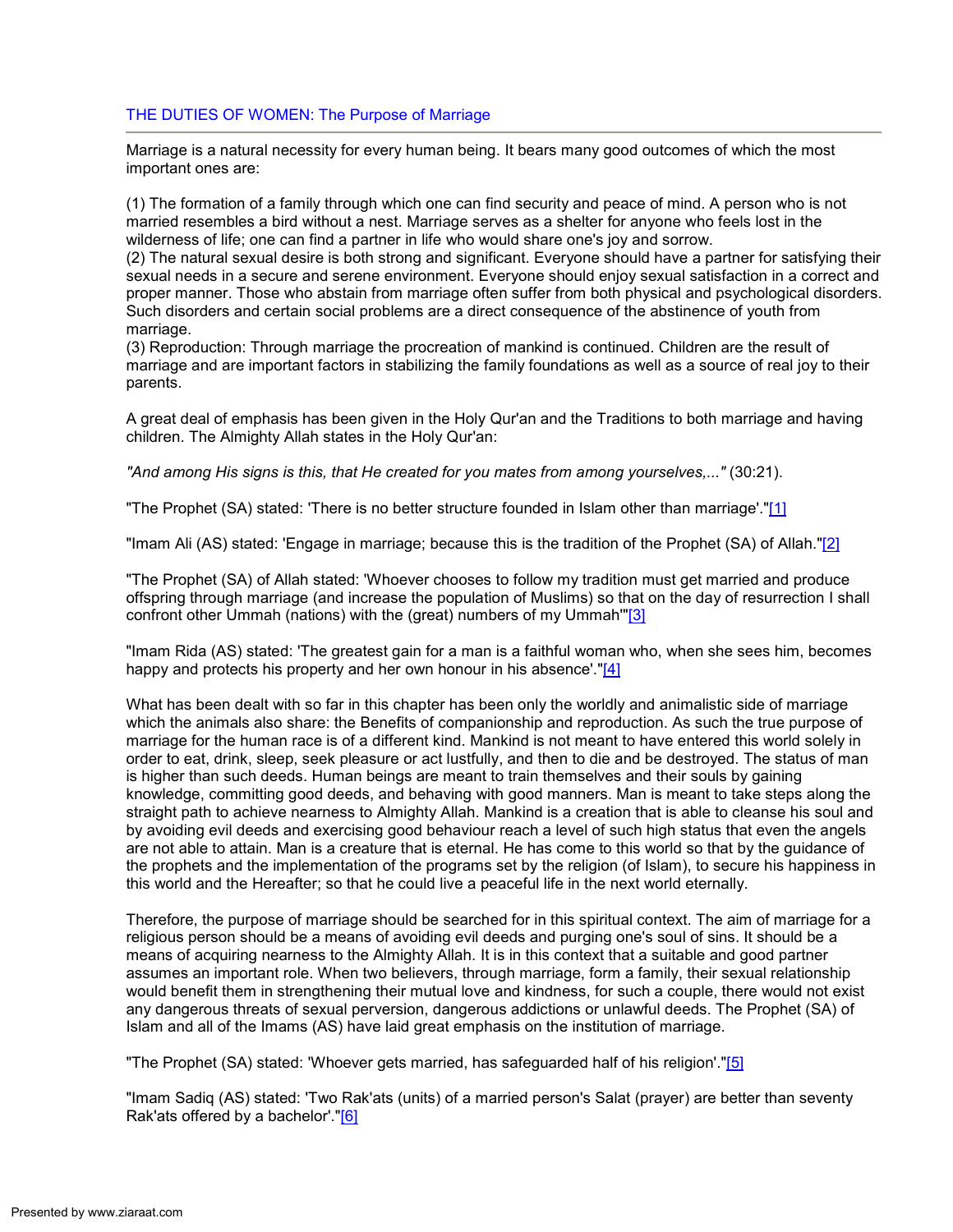A faithful, pious, and harmonious partner plays a crucial role in having a respectable and honest life. Indeed having such a partner is an important factor when wanting to avoid evil deeds and enables the commitment of oneself in performing the obligatory acts of worship. A pious couple, not only would not meet with any obstacle in achieving religious goals, but would be a source of encouragement to each other .

Is it really possible for a faithful man of Allah to gloriously fight in His way, without the approval of his wife? Is it possible for any pious person to earn his living lawfully, observing all religious aspects, paying statutary religious alms to avoid extravagance, and to spend on charitable deeds without the consent of his wife?

A pious person would always invite his partner to goodness, just as a corrupt person would tempt his partner towards corruption. It is then reasonable that, in Islam men and women, who want to get married, are advised to regard the piety and good manners of their future partners, as essential conditions.

"The Prophet (SA) stated: 'If I were to bestow all the good of both worlds upon a Muslim person, I would endow him with a humble heart, a tongue which continuously utters his praises, a body patient enough to withstand all calamities; and I would give him a pious spouse who, when she sees him, becomes happy ,and protects his property and her own honour in his absence'."[7]

"One person went to the Prophet (SA) and said: 'I have a wife who always welcomes me when I come home, and escorts me to the door when I leave. When she finds me sad and unhappy, she then, by consoling me says: 'If you are thinking of sustenance, then do not despair, because Allah provides sustenance; and if you are thinking about the next life, then may Allah increase your intellect and efforts. Then the Prophet (SA) stated: ' Allah surely has functionaries and agents in this world and your wife is one of those. Such a woman would be rewarded half as much as a martyr'."[8]

"Imam Ali (AS) was thinking the same when he spoke of Hadrat Zahra (AS). He stated that she was the best help for worshipping the Almighty Allah. History tells us that the Prophet (SA), one day after the wedding of Imam Ali (AS) and Hadrat Zahra (AS), went to congratulate them in their house and know about their welfare. He asked Imam Ali (AS): 'How do you find your spouse?' The Imam replied: 'I found Zahra as the best help in worshipping the Almighty Allah.' The Prophet (SA) then asked the same of Zahra (AS), and she replied: 'He is the best husband'." $[9]$ 

Imam Ali (AS), in one sentence, introduced the best woman in Islam and expressed the main purpose of marriage.

# REFERENCES

[1] Wasa 'il al Shiah, vol 14, p 3. [2] Ibid. [3] Ibid. [4] *Ibid*, p 23. [5] Ibid, p 5. [6] *Ibid*, p 6. [7] *Ibid*, p 23. [8] Ibid, p 17. [9] Bihar al-Anwar, vol 43, p 117.

# LIVING WITH HUSBAND

The task of a wife is to maintain and take care of a husband. It is not an easy undertaking. Those women who are unaware of this feature of their role, may find difficulty in fulfilling the task. It is a job for the woman who is aware that the job requires a degree of sagacity, style, and ingenuity. For a woman to be a successful wife, she should win over her husband's heart and be a source of comfort to him. She should encourage him to do good deeds while dissuading him from bad ones. She should also provide adequate measures to maintain his health and well-being. The results of her efforts are directed towards making the man into a kind and respected husband who would be a proper guardian for his family, and a good father from whom the children would seek guidance and respect. Allah, the All-Knowing has endowed woman with extraordinary power. The prosperity and happiness as well as the misery of the family are in her hands.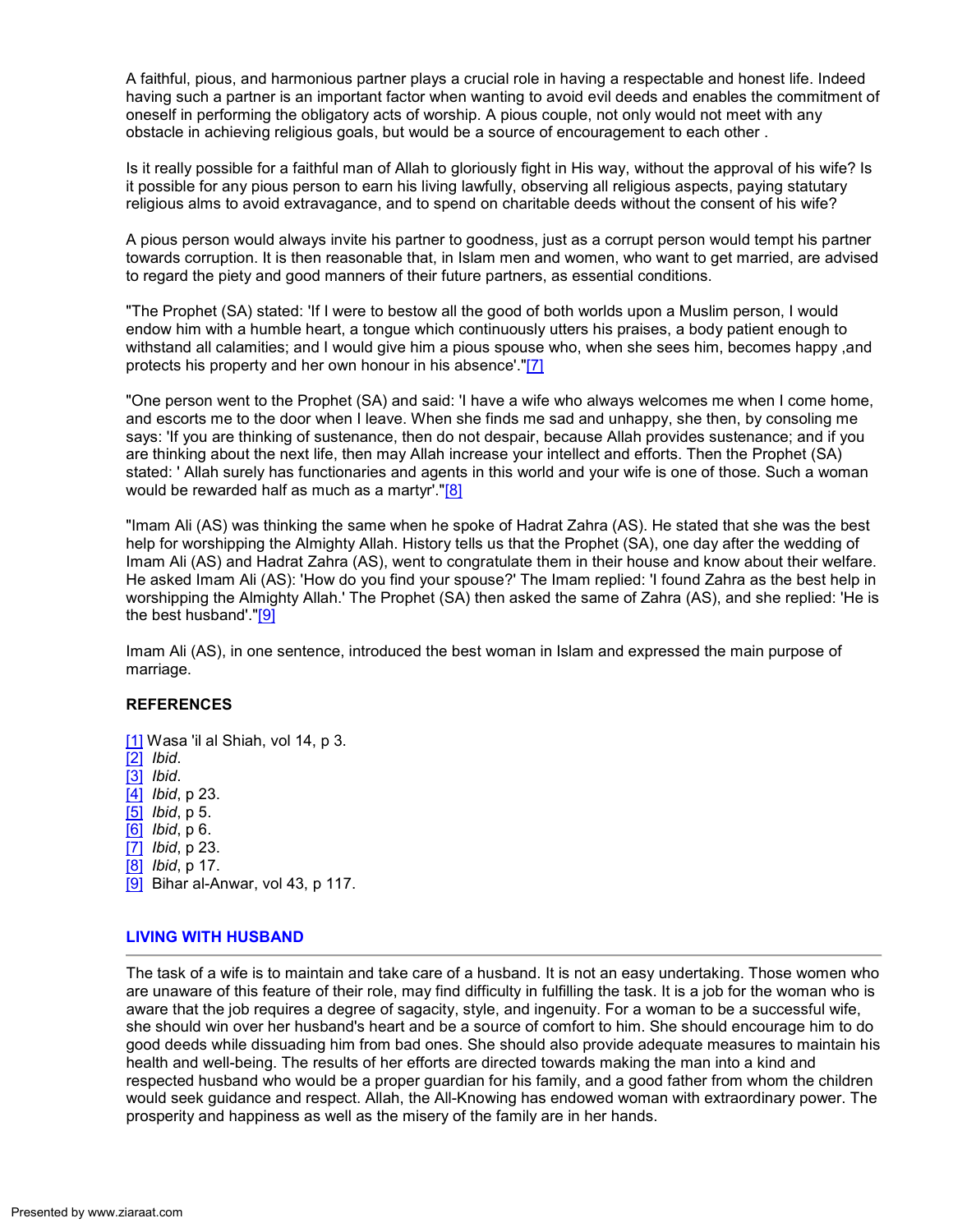A woman can turn the home into a lofty paradise or a burning hell. She can lead her husband to the peak of success or the dregs of misfortune. The woman with the qualities bestowed on her by Allah, who is aware of her role as a spouse, can elevate her husband to a respected man even if he had been the lowest of all men.

"One learned scholar wrote: 'Women possess a strange power in that they are able to acquire whatever they desire'. "[l0]

In Islam, taking care of one's husband has an important position. It has been equated to the role of Jihad (holy war in the path of Allah). "Imam Ali (AS) stated: 'The Jihad of a woman is to take care of her husband well'."[11]

Considering that *Jihad* is the struggle and holy war in the path of Allah including the struggle for advancement and honour of Islam, defending the Islamic territories and execution of social justice, it is one of the highest acts of worship. The value of fulfilling the duties of a proper spouse is also reflected upon when considering Jihad.

"The Prophet (SA) of Islam stated: ' Any woman who dies while her husband is pleased with her, enters Paradise'."[12]

The Holy Prophet also stated: "If a woman does not perform her duty as a spouse, she has not done her duty to Allah."[13]

### **REFERENCES**

- [10] Dar Aghushe Khushakhfi, p 142.
- [11] Bihar al-Anwar, vol 103, p 254.
- [12] Mahajjat al-Bayda, vol 2, p 70.
- [13] Mustadrak, vol 2, p 552

### **KINDNESS**

Everyone is thirsty for friendship and kindness; They all like to be loved by others. The heart of a human being thrives on it. A person who is not loved by anyone regards himself as alone and deserted. Dear lady! Your husband is not any different. He is also in need of love and affection. Before his marriage the love and affection of his parents fulfilled this need, but now, he expects you to fulfill it. The man looks towards his spouse to find friendship and love, which is a requirement of all human beings. He struggles hard to earn a living and to comfort you. He shares with you all the hardships of life and as your true partner cares for your happiness even more than your parents. Therefore, express your appreciation to him and love him, he will love you. Love is a two-way relationship which unites the hearts.

 A twenty-year old boy who had come to Tehran to study at the university, fell in love with a 39-year old widow who was his landlady. This was because the woman had fulfilled the empty place of his mother in his heart through her kindness. [14]

If love is mutual, the marital foundation becomes strong and the dangers of separation are averted. Do not proudly think that your husband fell in love with you at first sight, because such love is not lasting. A lasting love is through kindness and permanent affection in the form of a very close friendship.

 If you love your husband and have a good friendship he will be happy and willing to strive and sacrifice himself for your well-being. A man who enjoys the love of his wife, rarely suffers from poor health or has emotional problems. If a man is deprived of a warm and friendly relationship with his spouse, he may become disheartened and may avoid his home. He may end up spending a great deal of time out of his home in search of friends and attention. He may say to himself: "Why should I work and support the people who do not like me. I might as well enjoy myself and try to find genuine friends."

A woman may sincerely love her husband, but does not show it or express it very often. It is not enough to establish the ties of friendship and take it for granted. Occasional expressions of statements such a "I love you," "I missed you," "I am happy to see you," help enormously in promoting a good relationship. When the husband is on a trip, the woman should write letters expressing that she missed him. If there is a telephone at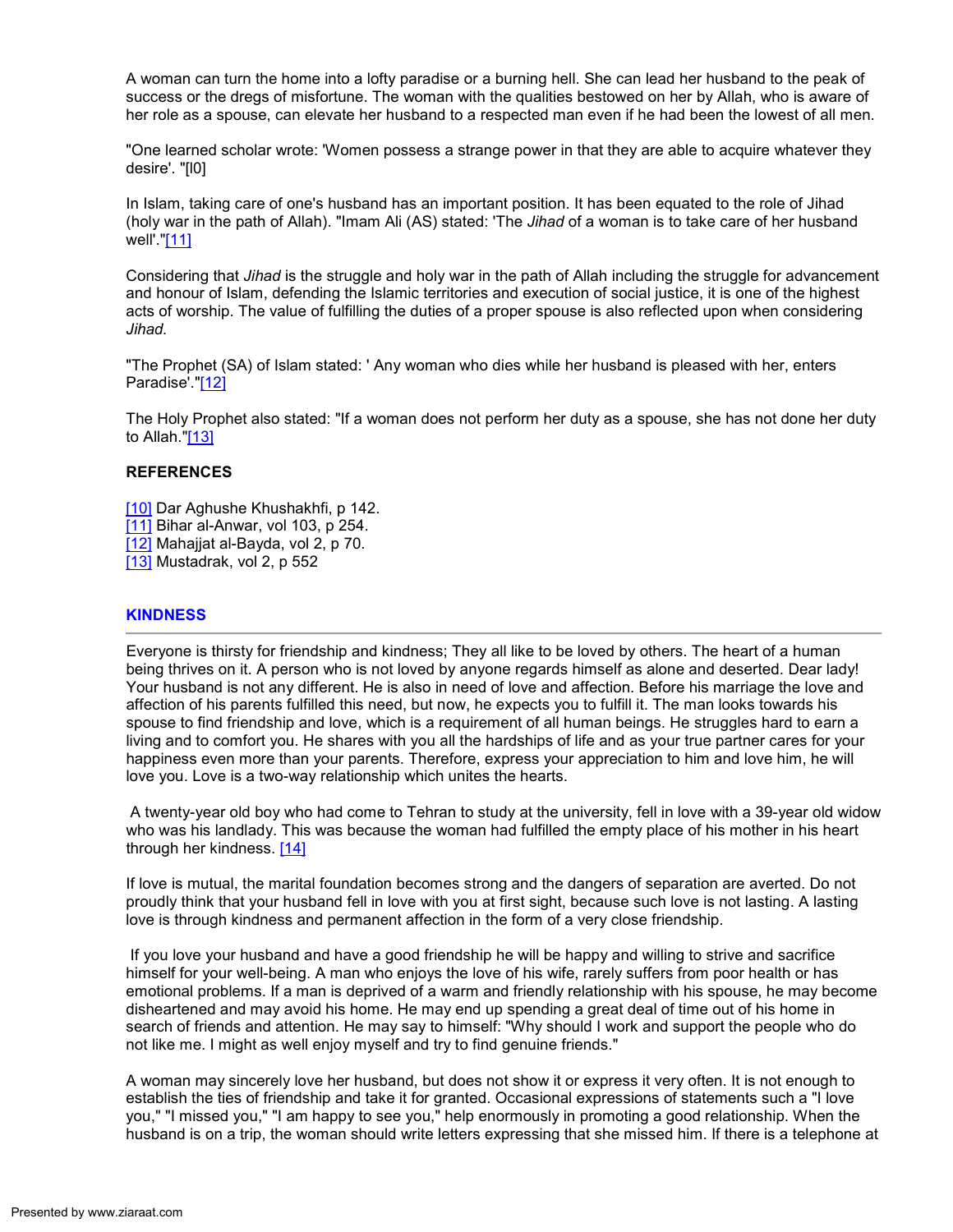the man's office, the wife should phone him occasionally, but not in excess. She should praise him among friends and relatives when he is absent, and defend him if anyone is talking against him.

The Almighty Allah refers to this bond of love and affection of a husband and wife in the Qur'an: "And one of His signs is that He created mates for you from yourselves that you may find rest in them, and He put between you love and compassion; most surely there are signs in this for a people who reflect (30:21)."

 "Imam Rida (AS) stated: 'Some women are blessings for their husbands who express their love and affection'."[15]

"The Holy Prophet (SA) stated: 'The best of you among women are those who possess love and affection'."[16]

"Imam Sadiq (AS) stated: 'When you love someone, let the person know'."[17]

# REFERENCES

[14] Ittela'at, 20th Esfand, 1348 Solar Hijri\*, no. 13140. [15] Mustadrak, vol 2, p 532. [16] Bihar al-Anwar, vol 103, p 235. [17]*Ibid*, vol 74, p 181.

### THE HUSBAND'S RESPECT

The desire for respect is an inherent one, but not everyone is willing to give it readily. Your husband is in contact with many people during the day while away from home. Some may be impolite and insulting him which eventually can upset the person. As his wife, he expects you to show respect and encouragement at home and thereby boost his trampled ego.

To honor and respect your husband does not belittle you, but it provides energy and inclination to struggle to make a better life. You should always greet him, and with your greeting, give him a feeling of veneration. Do not interrupt him when he is talking. Be courteous and polite when you are talking to him and do not shout at him. Let him enter first when both of you are going to a meeting. Praise him in front of others. Ask your children to respect him and reprimand them if they are discourteous towards him. Be respectful of him in front of guests and be attentive to his needs, as well as the guests. When he is knocking at the door you should try to open the door with a smile and a happy expression. This small act of happiness has such an effect that it refreshes the man's tired spirits. Some women may think that such behaviour is strange. Imagine greeting your husband as if he was a guest. This is not the correct attitude because the man has been struggling all the day for the well-being of his family and he deserves some consideration and respect when he returns home. That first greeting makes a big impression and what's good for a guest is good for the family members.

"The Holy Prophet (SA) stated: 'The duty of a woman is to answer the call at the door and welcome her husband'."[18]

"Imam Sadiq (AS) stated: 'A woman who respects her husband and does not harass him, will be fortunate and prosperous'."[19]

"The Holy Prophet (SA) stated: 'A wife is duty-bound to arrange for a basin and towel to wash her husband's hands'."[20]

Be careful not to humiliate him, do not talk to him harshly, do not abuse him, do not be inattentive to him, and do not call him by any obscene titles. If you offend him, he, in turn, will insult you. Eventually, the spirit of love and trust will erode. Consequently, you will have constant quarrels and arguments which may lead to a divorce. Even if you continue to live together, your lives will surely be filled with many turbulent moments. Feelings of antagonism and psychological disturbances may build up to the point that it becomes hazardous to the couple's life in that it may lead to crime. The following stories, illustrate some of these points:

"A twenty-two year old man, stabbed his 19-year old wife to death after he was abused by her. In the court he said: 'I was married to this woman a year ago. At the beginning my wife loved me very much. But it was not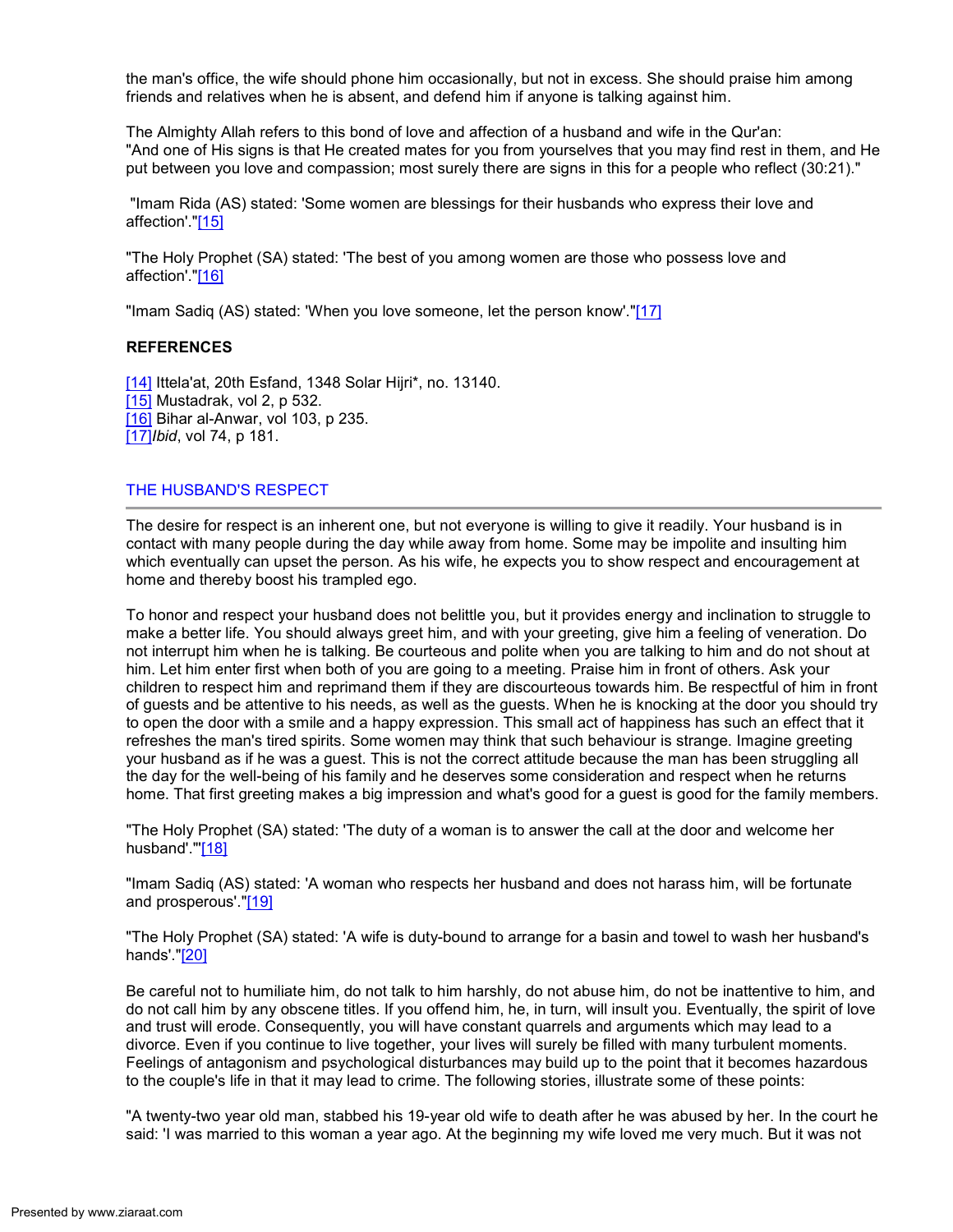long before she changed and started to humiliate me. She would use abusive language with me on every possible occasion and over the smallest issue, would make fun of me. Due to a squint in my left eye, she used to call me a "blind ass". One day she called me a "blind ass" and I became so furious that I stabbed her fifteen times with a knife'."[21]

"A seventy-one year old man who had killed his wife, explained: 'Suddenly her manners towards me changed and she started to ignore me. Once she called me "an intolerable man". I realized that she did not love me any more; I became suspicious of her and killed her with two blows of an axe'."[22]

### **REFERENCES**

- [18] Mustadrak, vol 3, p 551.
- [19] Bihar al-Anwar, vol 103, p 253.
- [20] Mustadrak, vol 3, p 551.
- [21] Ittela'at, 14th Urdibahisht, 1351 Solar Hijri, no 13787.
- [22] Ibid, 1st Azar, 1350 Solar Hijri, no 13652.

### COMPLAINTS AND GRIEVANCES

There is not anyone who does not have problems and grievances with regard to daily life. Everyone likes to have a sympathetic person with whom he can confide and who will listen to his problems. But the point to remember is that "there is a time and place for everything". One should realize the proper time and occasion to complain. Some ignorant and selfish women do not realize that their husbands are very tired and nervous after a long day's work. Instead of waiting an hour or two for him to regain his spirits, they start attacking him with a barrage of complaints. For instance the wife may say:

 "You have left me with these damned kids and rushed off. Ahmad has broken the glass in the door of the front room. Our daughters have been fighting. I am going crazy with the noise of the kids outside. Hasan does not study at all and he has secured poor marks. I have been working so hard today and I am exhausted. Nobody listens to my cries!

These kids don't help at all in the house-work. I wish I didn't have any children at all! By the way your sister was here today. I don't know what was wrong with her; she acted as if I had swallowed her father's inheritance. May God save me from your mother! She has been talking ill about me behind my back. I am fed up with all of them. Also, I cut my finger badly with a knife today.

I wish I'd not gone to Muhammad's wedding yesterday. You should have seen Rashid's wife! What an outfit! Allah should give me the same luck! Some men really love their wives and buy them beautiful things. They are real husbands. When Rashid entered, everybody respected him. It's true that people are only interested in what you're wearing. What has she got that I haven't? Why should she show off in front of me?! Oh yes, she is fortunate to have a husband who loves her, he isn't like you !

I can't stand this damned house any longer, looking after your and your children. So do what you like!"

This sort of attitude is incorrect. Women of this sort think that their husbands are going on a picnic or pleasure-ride every morning. Men confront hundreds of problems everyday. Dear lady! you do not know what your husband has gone through when he is at work. You do not know what rude and obnoxious people he has had to deal with all the day. So, when he comes home, you should not present all of your complaints at the same time. He should not feel guilty of being a man. Be fair and be considerate to him. If you, by grumbling and nagging, add to his worries and anguish, then he may either start a row or just leave the house and go to a cafe, cinema, or even walk around the streets.

 Therefore, dear lady! for the sake of Allah, give up this habit of complaining at inopportune moments. Find a suitable time and then present him with your genuine problems, not by complaining, but in a consultative type of way. In this way, you do not create antagonistic feelings in him and the family bonds remain secure

.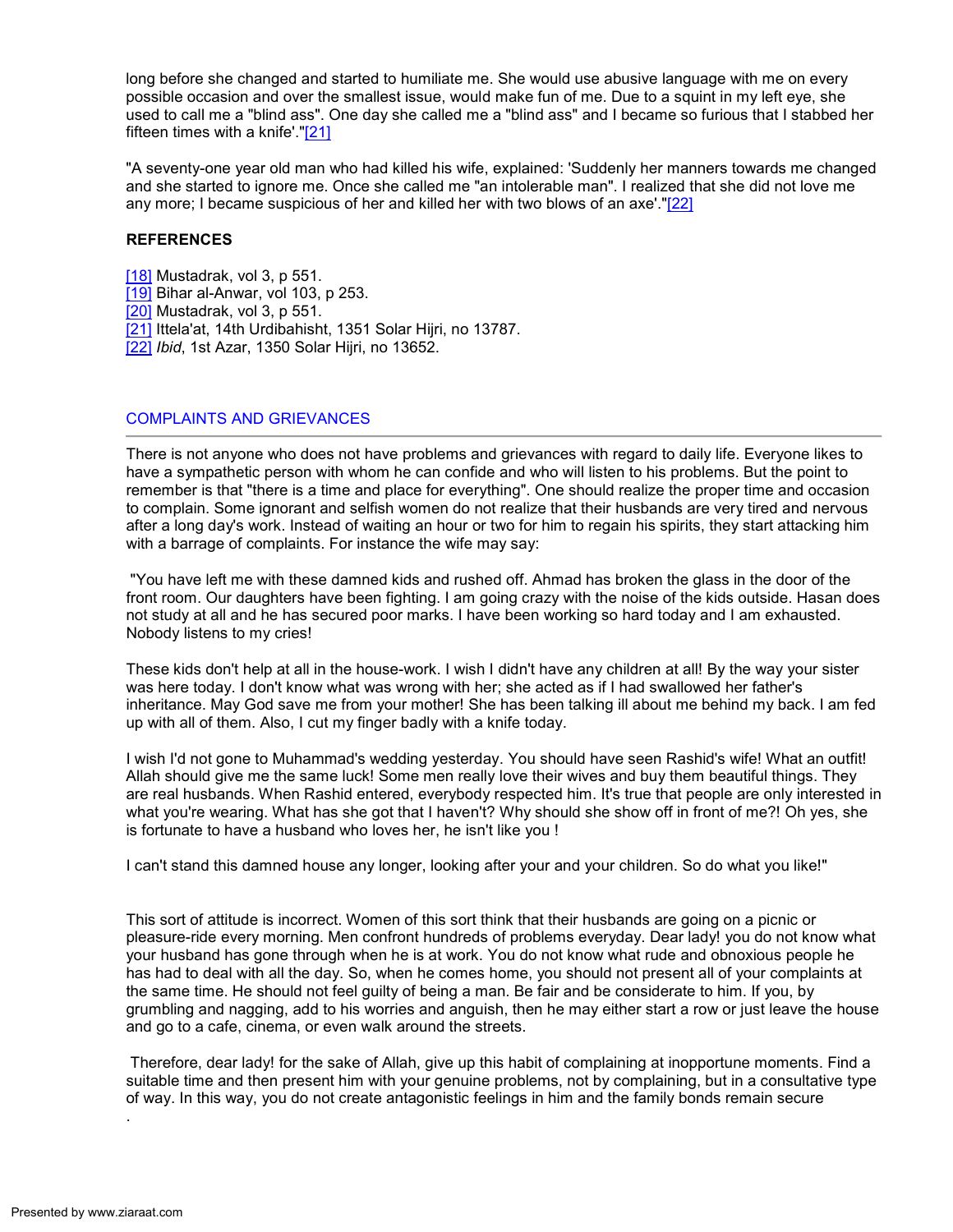"The Prophet (SA) of Islam stated: 'The prayers of a woman who teases her husband with her tongue, are not accepted (by Allah) even though she fasts everyday, gets up for the acts of worship every night, sets free a few slaves and donates her wealth in the way of Allah. A bad-tongue woman who hurts her husband in this way, is the first person who enters hell'."[23]

 "The Holy Prophet (SA) also stated: 'The women of Paradise say to those women who abuse their husbands in this way: 'May Allah kill you. Do not misbehave with your husband. This man (the husband) is not yours, and you do not deserve him. Soon he will leave you and come towards us'."[24]

I do not know what such women want to achieve by their grumbling. If they want to attract their husband's attention or to show off, then surely they achieve the exact opposite and exasperate him. If they intend to distress him, to create for him psychological problems and to lead him towards fatal artificial addictions, then they are on the right track.

Dear lady! if you care about your husband and your family, then you should give up this improper and illogical attitude. Have you ever thought that your misconduct may lead towards breaking up your family life?

"One doctor testified in court: 'I have not yet seen my wife act like a proper housewife during all my married life. Our house is always in a mess. She is always shouting and abusing. I am fed up with her'. After paying her a lump sum money, he received divorce. He said joyfully: 'If she had wanted and had asked for all my wealth and even my medical degree, I would have given it to get rid of her sooner',"[25]

### **REFERENCES**

- [23] Bihar al-Anwar, vol 76, p 363.
- [24] Mahajjat al-Bayda, vol 2, p 72.
- [25] Ittela'at, 13th Dey, 1350 Solar Hijri, no 13689.

# PLEASANT DISPOSITIONS

Anyone who is good-natured with a pleasant disposition would also face the hardships and problems of life in the same manner. These are the kinds of personality that people are attracted to and continually seek. The pleasant disposition and attitude of a person would be immune to psychological disorders since their outlook to life is to overcome their hardships in the best feasible manner.

"Imam Sadiq (AS) stated: 'No life is more agreeable than the one which is of a pleasant nature." [26]

But an ill-natured person would likewise find life unpleasant since the relationship of such people promote anxiety and tension. Such a person enjoys complaining and voicing one's dissonance with life. This type of attitude is avoided by most people whereby the person ends up with very few friends, These are then the conditions which are susceptible to various psychological problems, and other illnesses due to the anxiety and emptiness with which the person with a bad attitude views life.

"The Holy Prophet (SA) stated: 'A person with a bad disposition and attitude would be in permanent agony and suffering'."[27]

A good and pleasant attitude is essential between all people in general and between couples in particular since the couple must be together to form a joint life.

Dear lady! if you want to enjoy a pleasant life with your husband and children, make your attitude and disposition pleasant and agreeable. Be good-natured and not quarrelsome. You have the ability to turn your house into a lofty paradise or a burning hell. You can be an angel of mercy whereby your husband and children can find peace through you. Do you know what a beautiful impression you would leave on their souls with your smiling attitude and good language. The pleasant impression is fresh in their minds as they start off to school or work and helps them to make a good start of the day.

Therefore, if you care about the quality of your life and the relationship you have with your husband, do not be negative in nature. Be positive in your attitude and disposition since the best supportive pillar of security to marriage is a good set of ethics leading to a pleasant disposition.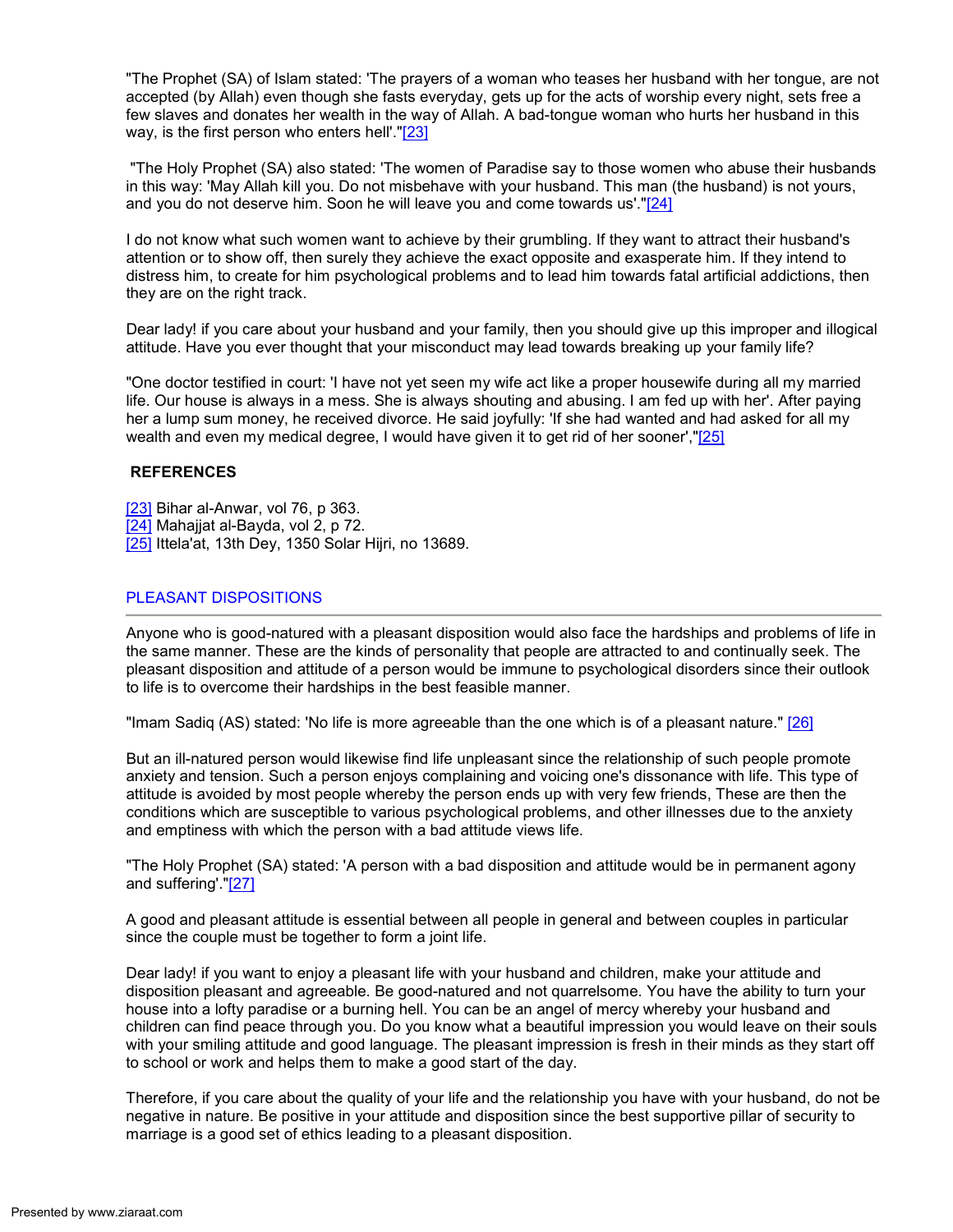Most instances of divorce are due to the incompatible nature of man and wife. The statistics on divorce conclusively indicate that the compatible attitude, moral values and disposition was non-existent in the couples. The main source of family rows and discord is due to the incompatible character of the couple's ethical principles and values. The following set of data is of interest:

"In the year 1968, 12,760 cases out of a total of 16,039 cases of marital complaints brought to court were based on incompatible moral foundations. In 1969, 11,246 cases out of a total of 16,058 cases, were based on the same reason. It is therefore evident that more than seventy per cent of family rows were due to this factor'."[28]

"A woman complained to the Council that her husband always ate his lunch and dinner outside. The husband then explained that the reason he ate outside was because his wife had absolutely no constructiveness in her and she was the worst of all the ill-disposed women in the world. The wife suddenly got up and started beating her husband in front of the judges'."[29]

This foolish woman thought that by complaining, abusing and beating, she could bring him back home. But she did not use the simple and intelligent method which was to be more considerate and to observe appropriate conduct.

"Another woman reported to the court that her husband has not been talking to her for 15 months and that he was paying for living expenses through his mother. The husband replied that he had enough of his wife's illdisposed attitude which made him decide not to talk to her for 15 months'."[30]

Most of the family conflicts may be resolved with kindness, compassion and a pleasant disposition. If your husband is unkind, if he goes out for dinners alone, if he is abusive, wastes away all his wealth, speaks of divorce and separation or a number of reasons for family conflict, there is only one way to resolve them. The way is by being kind and good-natured. The results of exercising such behaviour are miraculous.

"Imam Sadiq (AS) stated: 'Allah Almighty will grant a well-disposed person a reward equivalent to the blessings of Jihad. He will endow many blessings onto him day and night'."[31]

"Imam Sadiq (AS) stated: 'Any woman who bothers her husband and distresses him is distant from the blessings of Allah and any woman who respects her husband, is obedient and does not cause him sorrow, is blessed and prosperous'."[32]

"There is a tradition reported that the Holy Prophet (SA) was informed of a good woman who fasted everyday and worshipped Allah every night, but she had an ill-disposed character and would hurt her neighbours with her sharp tongue. 'The Holy Prophet (SA) stated: 'There is no good in her and she is an inhabitant of hell'."[33]

# **REFERENCES**

[26] Bihar al-Anwar vol 71, p 389. [27] *Ibid*, vol 73, p 298. [28] Ittela'at, 15th Azar, 1350 Solar Hiiri. [29] Ibid, 3rd Bahman, 1350 Solar Hijri. [30] Ibid, 3rd Shahriwar, I349 Solar Hijri. [31] Bihar al-Anwar, vol 71, p 377. [32] Ibid, vol 103, p 253. [33] *Ibid*, vol 103, p 253.

# WRONG EXPECTATIONS

Dear lady! you are the mistress of your household. Be wise and understanding. Keep an account of your expenses. Budget your expenditures in a way that it is not detrimental to your wealth and honour. Do not compete with others and be envious of them. If you see a nice dress on a woman, or if you become interested in some furnishings that you have seen at a friend's or relative's house, do not compel your husband to purchase them which is beyond his financial means and would force him to borrow. Isn't it better to wait until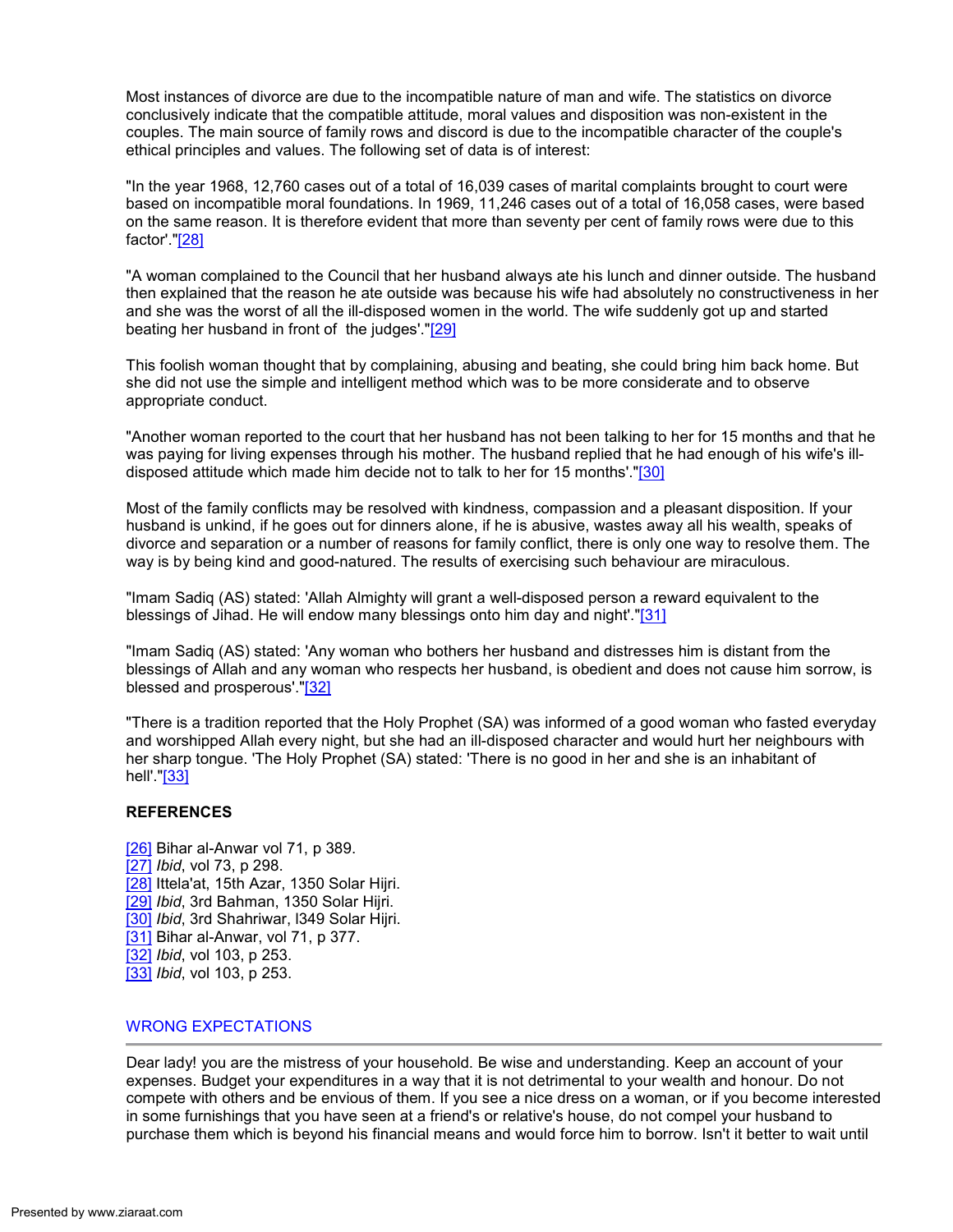your budget is higher or there is some extra saving to make non-essential purchases?

It is mostly the ignorant and selfish women who succumb to extravagance and rivalry. These women force their husbands to be under debt and they become exhausted and disgusted in trying to satisfy the unsatiable demands of their wives. Sometimes, the only solution to these problems for the men is to go for a divorce or even commit suicide.

The women who have not perceived the true purpose and meaning of marriage and instead they regard it in terms of bondage where the husband is acquired to fulfill their childish desires and material needs. They want a husband who will serve them like a slave and will not object to their way of spending. These women sometimes even go further . They make their husbands spend more than their means which may entail bankruptcy, murder, and other disastrous consequences.

Such women are a disgrace to other women. If her high expectations lead to divorce, the woman will be deprived of the love of her children, and will have to live a life of loneliness. For these women remarriage will not happen easily. Even if it does happen, it is not certain that the marriage will work out since most human beings do not like to be kept in unreasonable bondage and the new husband may not be able to meet their demands any better than the previous one.

 Dear lady! instead of being covetous, try to be reasonable. Spend more time and effort for the well-being of your family and husband rather than trying to imitate everyone. If your husband spends lavishly, then stop him and curb his unnecessary expenses.

"In a tradition, the Holy Prophet (SA) stated: 'Any woman who is not compatible with her husband and persuades him to act beyond his capacity, then her deeds would not be accepted by Allah. She would taste the wrath of Allah on the Day of Resurrection'."[34]

In another Tradition, the Holy Prophet (SA) stated: "Any woman who is not compatible with her husband, is not content with what Allah has blessed them with, and treats her husband harshly by demanding him to give more than he is able, then her acts (or worship) are not acceptable by Allah and He will be angry with her'."[35]

 "In other tradition, the Holy Prophet (SA) stated: After having faith in Allah, there is not any greater blessing than to have a compatible spouse'."[36]

### REFERENCES

[34] Bihar al-Anwar, vol 71, p 244. [35] *Ibid*, vol 76. p 367. [36] Mustadrak, vol 3, p 532.

#### BE A COMFORT FOR YOUR HUSBAND

The burdens of life weigh heavily upon the shoulders of men since they are responsible for maintaining and supporting their families. In fulfilling this responsibility, the man of the household must confront many problems and obstacles outside of the home. Some of these problems may be the pressures of work, the hassles of traffic and commuting from the office to home, concerns over economical and political issues of the day, empathy and concern for friends and colleagues, and the pressures of trying to improve the living conditions of his family. The amount of preoccupations and pressures upon a responsible man is enormous and multifaceted. It is no wonder that the average lifespan of a man is less than the woman.

In order for the human being to be able to cope with the burdens of life it is necessary to have someone to listen to and sympathize with him. Your husband is no exception. He may feel alone and in need of finding refuge and comfort amidst these pressures. It is natural that the man looks towards his wife and family as a source of comfort and relief. Therefore, anticipate his expectations and needs. Be cordial and warm when he first returns home after working and have refreshments or let him feel that you are at his disposal to care for his needs. Try not to overwhelm him with criticizing him the minute you see him. Let him rest and recover his strength before putting up the demands of the family's personal issues.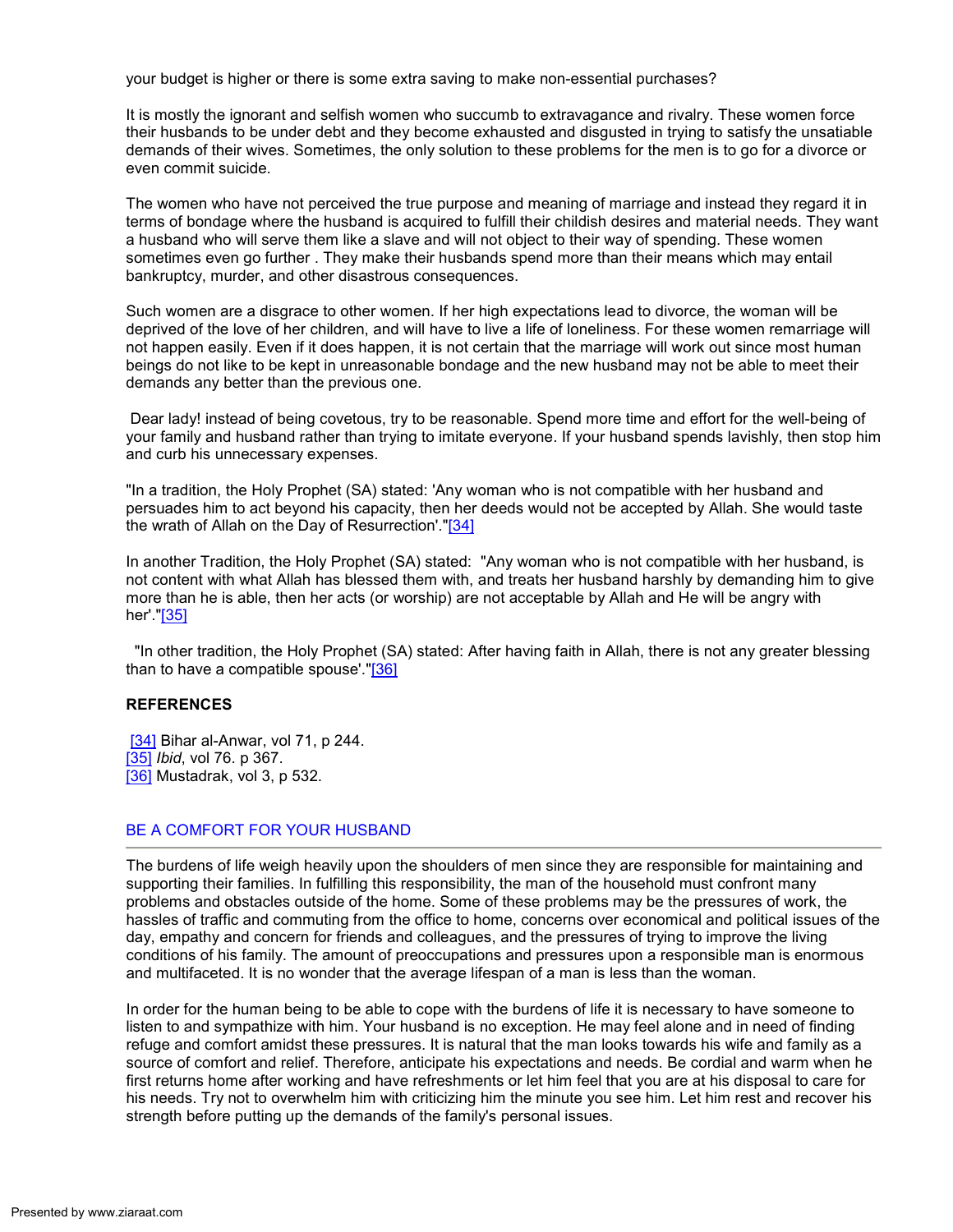When your husband comes home, try to have a smile and a warm greeting for him. Attend to his physical needs of fatigue, hunger, and thirst. Then ask him about his problems. If he is not willing to talk, be a good listener and sympathize with him. Try to express your genuine concern and then help him realize that the problems are not as impossible and huge as he had thought. Give him encouragements of support to help him cope with the issues. You can say something like this: These problems are being faced by many people. With a strong will-power and patience, it is possible to overcome the difficulties as long as one does not let the problems get the better of you. These problems, as a matter of fact, are tests as well as builders of the true character of a person. Do not despair. You can solve them through determination and perseverance.

If you have some ideas on handling the problems, share them with your husband. If not, may be you can suggest a good friend who is more qualified.

Dear lady! at times of difficulty, your husband is in need of your attention and love. You should come to his aid and nurse him like a sympathetic psychiatrist and wife. What a psychiatrist could give the amount of care that you would give? Do not underestimate your ability to soothe and strengthen him. There is no one more devoted and concerned over your husband's well-being other than yourself. He would be able to draw strength from your devotions to him and cope with his problems which will relieve his emotional and mental pressures. Consequently, the mutual bond of respect and love would also be greater which can only lead towards strengthening your marital relationship.

"In a tradition, Imam Sadiq (AS) stated: 'There is nothing better in the world than a good wife. And a good wife is the one whose husband, becomes glad upon seeing her'."[37]

"In a tradition, Imam Rida (AS) stated: 'There are a group of women who raise many children. They are kind and sympathetic. They support their husbands in times of difficulty and in the affairs of this world and the next. These women do not commit any acts which would incur a loss upon their husbands nor multiply their difficulties."[38]

### **REFERENCES**

[37] Bihar al-Anwar, vol 103, p 217. [38] Mustadrak, vol 2, p 534.

# BE APPRECIATIVE

If a person is generous and charitable with the wealth that he has acquired from hard work, the appreciation and notice given in response to such acts will warm that person's inner feelings and give him a feeling of accomplishment. Acts of goodwill may then become second nature to the person whereby it becomes a habit to spend and share one's wealth for those in need. However, if the acts of goodwill are taken for granted and unappreciated, the person may lose the desire and drive to do good. It would be natural for a person to conclude that it was a waste to give away his hard earned money when it was unappreciated.

Gratitude and appreciation are admirable characteristics in a person and it is the secret by which one may attract charitable acts. Even Allah has mentioned that gratitude for His blessings are conditional on the continual perpetuation of his grace upon mankind:

"And when your Lord made it known: If you are grateful would certainly give to you more, and if you are ungrateful, My chastisement is fully severe"(14:7)

Dear madam! your husband is also human. Like everyone else, he enjoys being appreciated. He is willing to support his family and regards it as a moral and lawful obligation. When he is thanked and appreciated for doing his duty, those duties no longer seem to be a burden.

Whenever he buys home appliances or something like clothes and shoes for you and the children, be happy and thank him. Show your gratitude for the trivial things he does such as buying groceries, taking the family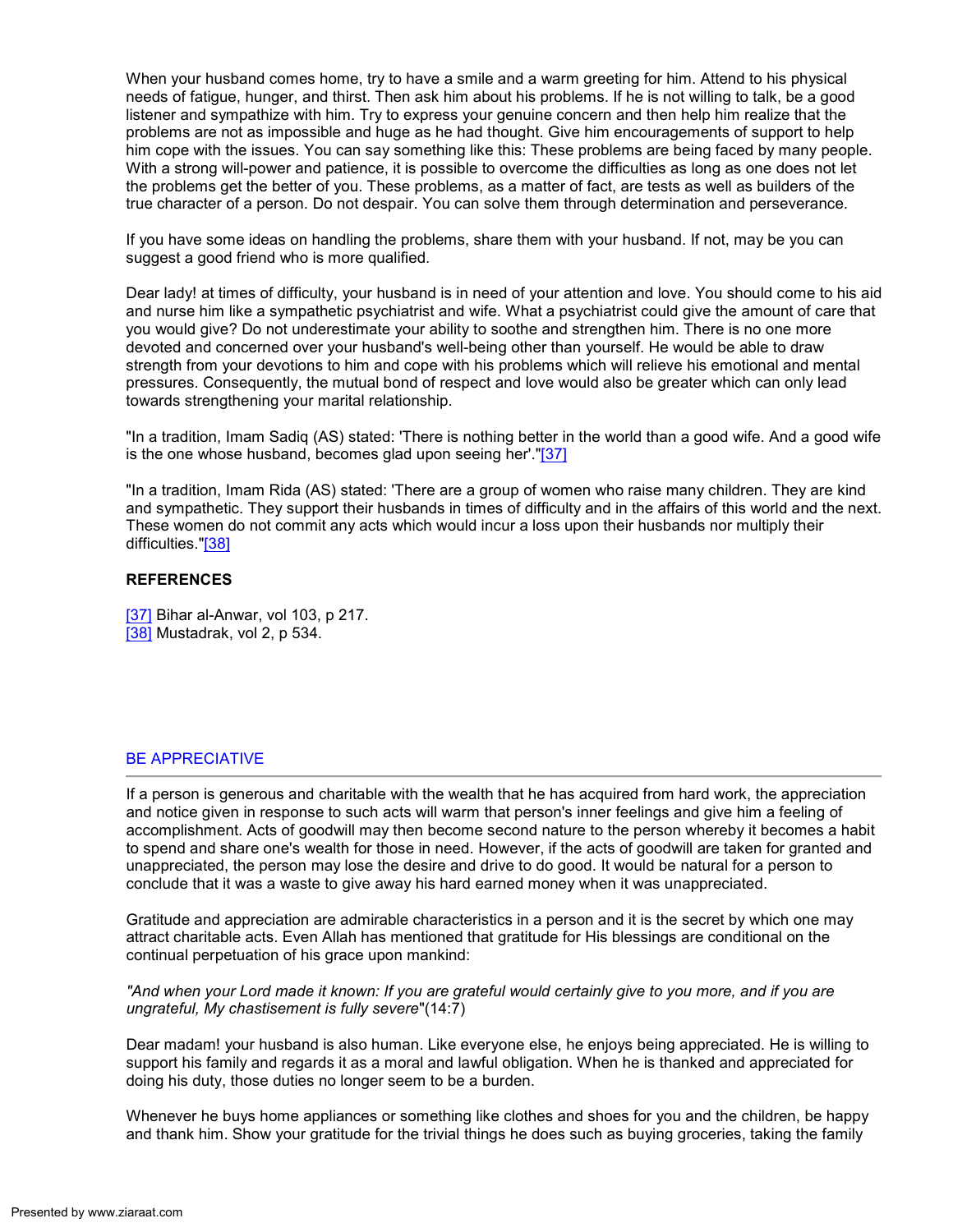on trips and gives you your allowance. By showing your appreciation, you will make your husband feel good and rewarded for the trouble he has taken. Be careful that you do not take his duties for granted and become indifferent towards his contributions to the family. He may become disheartened about the welfare of the family. He may prefer to spend his money elsewhere or on himself.

If a friend or relative presented you with a pair of stockings or a bunch of flowers, you would thank them repeatedly. So it is only natural and fair to show appreciation to your husband for his consideration and thoughtfulness. Do not think that you would be belittling yourself by demonstrating your appreciation. On the contrary, you would be loved and cared for more because you appreciate the efforts of your husband whereas snobbism and selfishness can only lead towards great misfortunes.

The following are some Traditions referring to the characteristics of gratitude:

"Imam Sadiq (AS) stated: 'The best women among your women are those who show appreciation when their husbands bring home something and are not discontented if nothing is brought home'."[39]

"Imam Sadiq (AS) also stated: ' Any woman who says to her husband that she has not seen any good things from him then she has fallen in her credibility and has voided her acts of worship'."[40]

"The Messenger (SA) of Allah stated: 'Whoever does not thank the people who help him is, in fact, not showing his gratitude to Allah for His Blessings'."[41]

### REFERENCES

[39] Bihar al-Anwar, vol 103, p 239. [40] Shafi, vol 2, p 139. [41] Wasa'il al Shiah, vol 11, p 542.

# DO NOT LOOK FOR SHORTCOMINGS

Nobody is perfect. Some are too tail or too short, or too fat or too skinny, have a big nose or a small one, talk too much or are too silent, are bad-tempered or too easy-going, have a very dark complexion or a very fair complexion, or eat too much, or too less, and the list can continue. Most men and women have some of these shortcomings. It is the hope of every man and woman to find a spouse who is perfect but such hopes are unrealistic. It is unlikely to find a woman who regards her husband as perfect.

Those women who are in search of faults in their husbands will undoubtedly find them. They would find a trivial shortcoming and exaggerate it by dealing on the matter to the point that it becomes an unbearable impediment. This defect then replaces all the merits of the husband. They always compare their husbands with other men. They have established a so-called ideal man in their imaginations whose standards do not fit in their husbands. Therefore, they are always complaining about the shortcomings in their marriage. The women regard themselves as unfortunates and failures which gradually turn them into spiteful women.

What does such behaviour in a woman do to her husband? He may be a very patient person who can tolerate he rudeness but most likely he will become insulted and develop a grudge against her. This would likely lead towards mutual arguments and elaborations of the shortcomings in each other. They will both become contemptuous of each other and their life wit! turn into a series of rows and arguments. Thus, they will either live in misery together or go for a divorce. In either case, both will lose, especially when there is no guarantee that another marriage may prove otherwise.

It is a pity that some women are ignorant and obstinate in their ignorance. It is possible that they may shatter their family life over a trivial matter. The following are some illustrative cases of such women:

"A woman left her husband and went to her father's house because her husband had bad breath. She was not prepared to go back home until he corrected his problem. On the basis of the husband's complaint, the court reconciled the couple and the wife returned to him. When the couple went home, the wife could still smell his bad breath so she went into another room. The husband went crazy and killed her'."[42]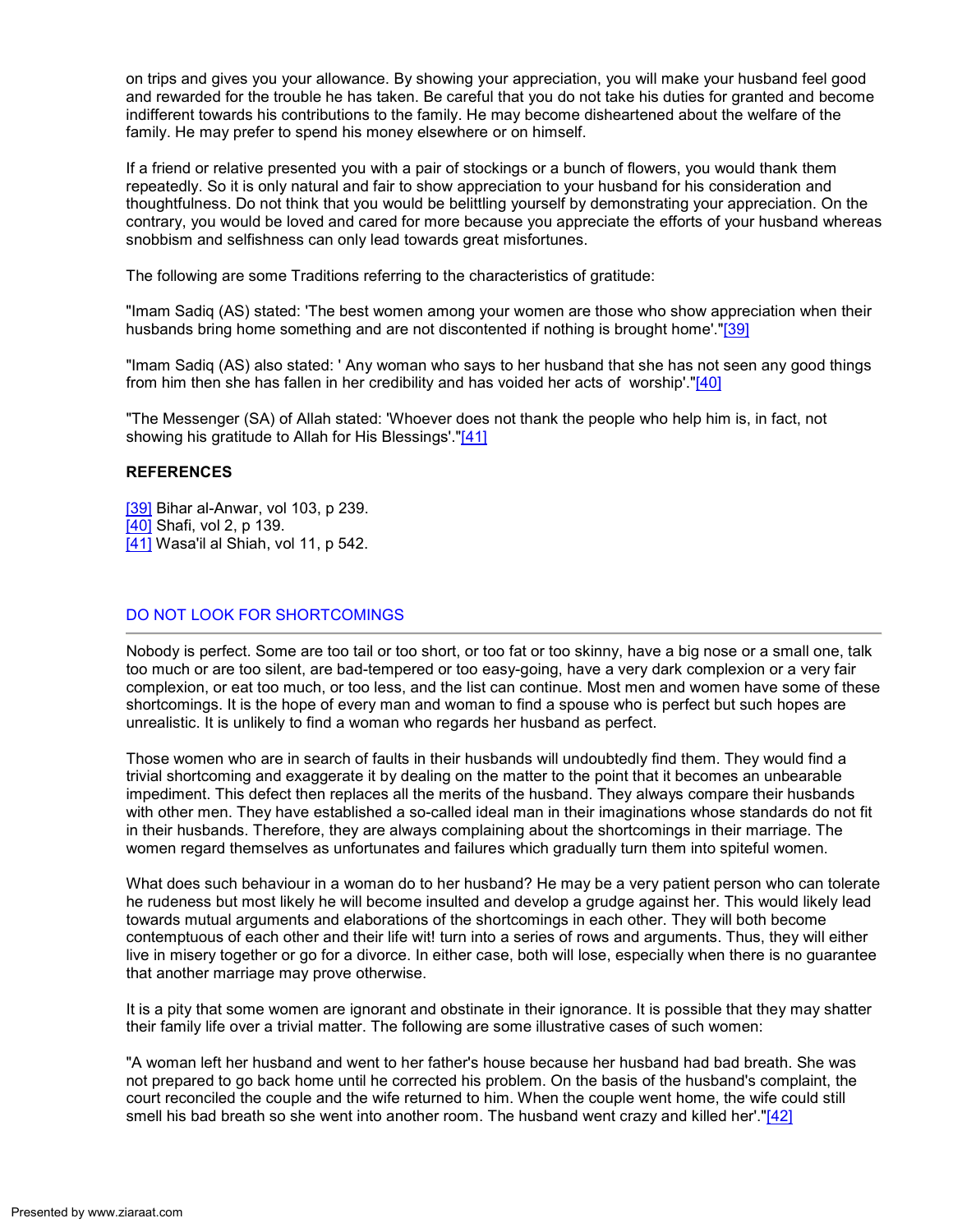A female dentist divorced her husband because he was not on the same level as her; he had graduated three years after her'."[43]

A woman applied for a divorce because her husband used to sit on the floor and eat with his fingers, did not shave everyday and did not know how to socialize with others'."[44]

Of course all women are not like this. There are those who are intelligent, realistic, and aware enough that they do not foolishly jeopardize their marriage and happiness by exaggerating the shortcomings of their husbands.

Dear madam! your husband is a human being like you. He is not perfect, but he may have many merits. If you are interested in your marriage and your family then do not set out to find his weaknesses. Do not regard his small defects as important. Do not compare him with an ideal man whom you have established in your mind. There may be some faults with your husband which are not present in others. But you should remember that other men may have other defects which are non-existent in yours. Be satisfied with his merits. You will consequently see that his merits outweigh his faults. Besides why should you expect a perfect husband when you are imperfect yourself. If you are proud enough to think you are perfect, then ask others.

"The Prophet (SA) of Allah stated: 'There is nothing worse for human beings than to seek the faults of others, while ignoring their own flaws'."[45]

Why should you exaggerate a trivial fault? Why should you shatter your life for the sake of something unimportant?

Be wise? Stop being frivolous! Ignore the faults and do not mention them in front of or behind your husband. Try to create a warm atmosphere in your family and enjoy the blessings of Allah. However, there may be flaws in your husband's character which you may be able to correct. If so, then you can succeed only by behaving considerately and with patience. You must not criticize him or start a row, but approach him in a friendly manner.

# **REFERENCES**

- [42] Ittela'at, 7th Azar, 1350 Solar Hijri.
- [43] Ibid, 17th Bahman, 1350 Solar Hijri.
- [44] Ibid, 8th Esfand, 1350 Solar Hijri.
- [45] Bihar al-Anwar, vol 73, p 385.

# DON'T LOOK AT ANYONE OTHER THAN YOUR HUSBAND

Dear lady! before your marriage you may have had other offers of matrimony. These offer may be from rich, educated, handsome men, etc whom you may have wished to marry. Such expectations were natural before your marriage. But now that you have chosen your partner and signed a sacred covenant with him to be together for the rest of your life, then forget the past altogether. You must put aside your past wishes and forget those past offers. Do not think of any men except your husband and find peace with him. If you do otherwise you will place yourself in a strained condition.

Now that you have agreed to live with your husband, why should you be constantly noticing other man? Why should you compare him with others? What do you achieve by looking at other men except putting yourself in a permanently miserable state and cause mental anguish for yourself?

"Imam Ali (AS) stated: 'Whoever leaves his eyes at liberty, will always suffer through his nerves, and will be trapped in a permanent state of envy'."[46]

By looking at other men and comparing your husband with them, you will find a man who does not have your husband's faults. You might then think that man is perfect, because you are not aware of the deficiencies of such a man. You regard your marriage as a failure and this thought might lead to disastrous ends.

"Mrs..., an 18-year old woman who had run away from home was arrested by the police last night. In the police station the woman said that, after three years of marriage, she gradually felt that she did not love her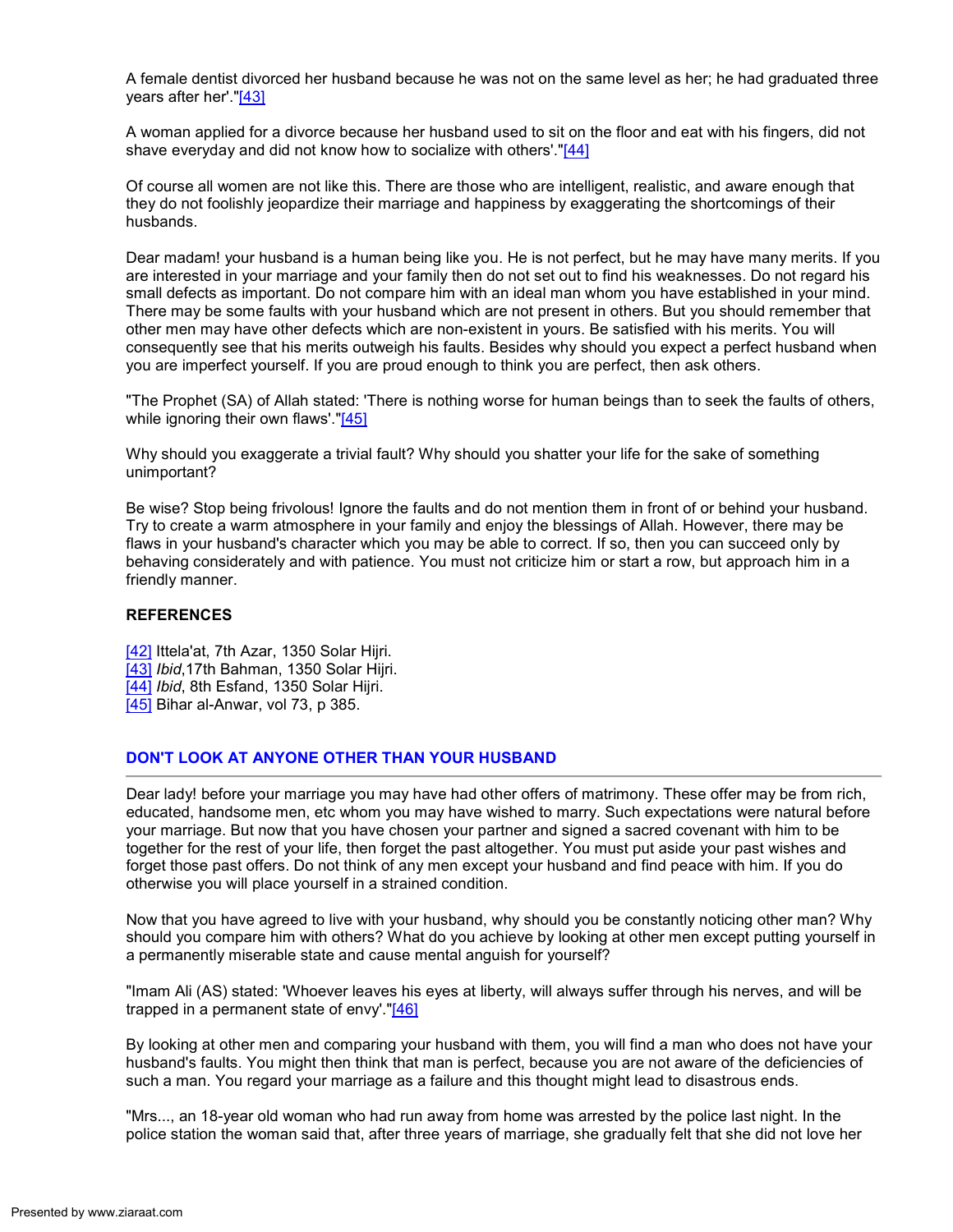husband. She said: 'I m used to compare my husband's face with other men and I regretted my marriage with him'."[47]

Dear madam! if you are interested in an everlasting marriage; if you do not want mental distress; and if you want to conduct a normal life, then stop being selfish and forget your vain hopes. Do not make compliments for other men. Do not think of any man other than your husband. Do not think to yourself:

"I wish I had married so and so;" "I wish my husband looked like...;" "I wish my husband's job was...;" "I wish...," "I wish..." "I wish..."

Why should you imprison yourself with these thoughts? Why should you upset the foundations of your marriage? If any of those wishes had come true, how would you know that you would have been more satisfied? Are you sure that the wives of those so-called "faultless" men are satisfied with them?

Dear madam! if your husband suspects that you show interest in other men, he would be disheartened and would lose interest in you. You must not cut jokes with other men or keep company with them. Men are so sensitive that they cannot even tolerate their wives to show an interest in a picture of another man.

"The Holy Prophet (SA) stated: 'Any married woman who looks at other men, would be subject to the vehement wrath of Allah'."[48]

### **REFERENCES**

- [46] Bihar al-Anwar, vol 104, p 38.
- [47] Ittela'at, 3rd Esfand, 1350 Solar Hijri.
- [48] Bihar al-Anwar, vol 104, p 39.

# ISLAMIC HIJAB

Men and women, although having many aspects in common, also possess unique characteristics. One such characteristic is that women are a delicate, beautiful, and likable beings. They are charming, attractive, and lovable; whereas men are charmed, attracted by and love women's qualities.

When a man marries a woman, he wishes all his wife's beauty and affection to be reserved for him. He wishes to be the only one who benefits from her charm, affection, coquettishness, beauty, sense of humour, etc and to strictly avoid men. Man is, by nature, very ardent and intolerant of another man either looking at his wife or having any kind of relationship with her. He would regard a close relationship between his wife and other men to be a violation of his lawful right. He expects his wife to observe Islamic Hijab (statutory Islamic dress for women) and by adapting herself to Islamic behaviour and ethics she cooperates in maintaining his lawful rights.

Any faithful and fervent man would have such a wish. A woman's social behaviour, which is based on Islamic ethics, would set her husband's mind at rest; he would then work enthusiastically to provide for his family and his affection for his wife would increase. Such a man would not be attracted to other women. On the contrary, a man whose wife is not concerned m with Islamic Hijab and displays her beauty to other men or socializes with them, would seriously become upset. He would regard his wife as responsible for trampling over his rights. Such a husband would always suffer from distress and pessimism and his love for his family may gradually fade away.

It is therefore in the interest of society and women that they should be dressed modestly and behave humbly; they should appear in public without any make-up and should abstain from showing off their beauty to others. Observing Hijab is an Islamic duty. The Almighty Allah says in the Holy Quran:

"And say to the believing women that they should cast down their looks and guard their private parts, and not display their ornaments except what appears thereof, and let them wear their head coverings and not display their ornaments except to their husbands or their fathers. or the father of their husbands, their sons. or the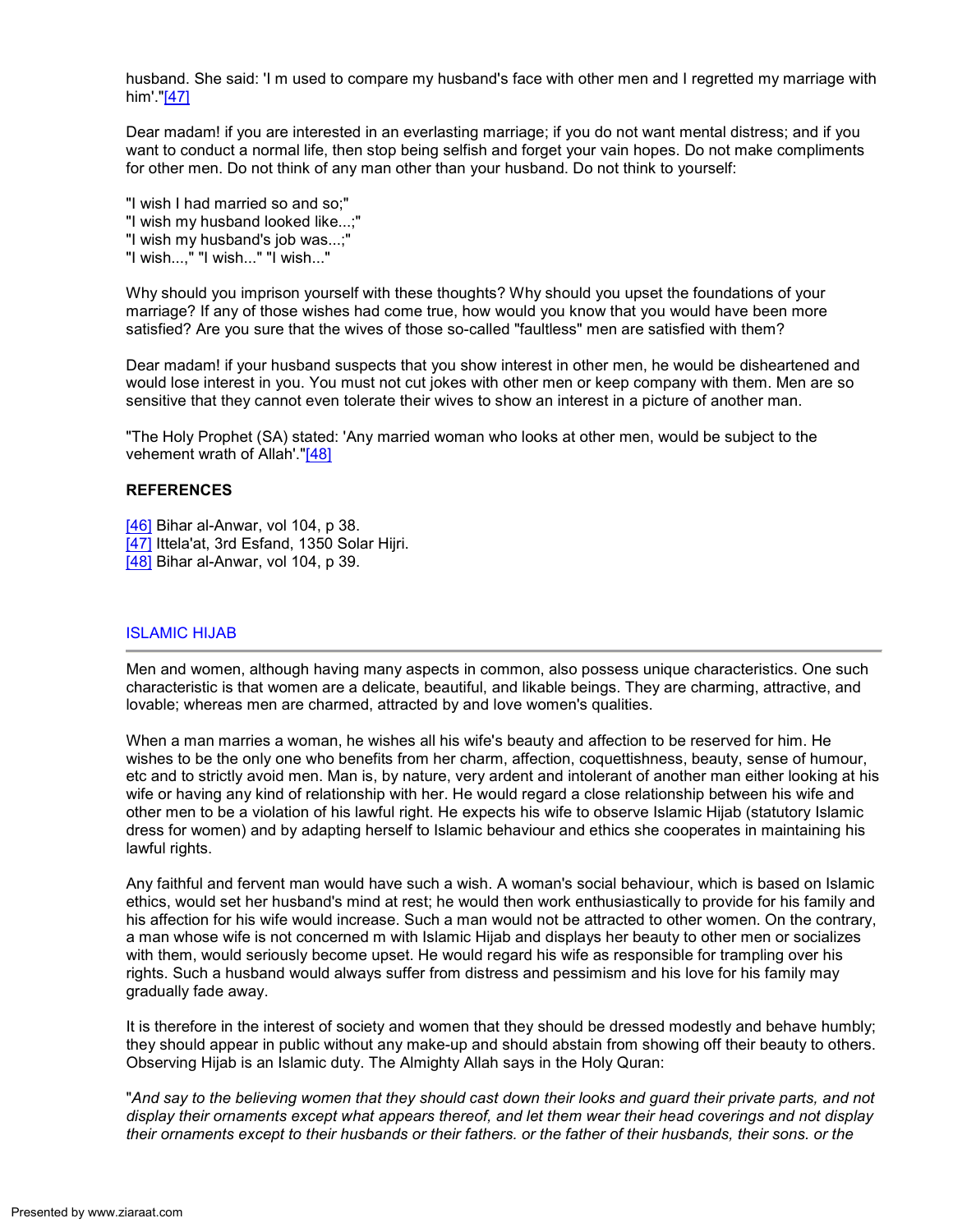sons of their husbands or their brothers or their brother's sons or their sisters' sons, or their women, or those whom their right hands possess, or male servants not having need (of women), or the children who have not attained knowledge of what is hidden of women; and let them not strike their feet so that what they hide of their ornaments may be known; and turn to Allah all of you, so that you may be successful (24:31)."

Islamic Hijab and its observance in society is beneficial to women in many aspects: (1) They can protect both their social worth and inner values much better, and guard themselves against just being an object on display.

(2) They can prove both their faith and love for their husbands more effectively and thus help create and maintain a warm family atmosphere while preventing ill-feelings and family rows. In short, they can win their husband's hearts and establish themselves in their families.

(3) By observing Islamic Hijab, unlawful flirtation looks by such people as oglers would cease and help in lessening the amount of rows, strengthening the family roots, and as a result create an atmosphere of tranquility within its circle.

(4) Islamic Hijab of women would also help prevent young unmarried men, from deviating from the right path. Thus forestalling harm to the young men, which would also benefit the women of the society.

(5) If all women observed the regulation of Islamic Hijab, then all women could rest assured that their husbands, when not at home would not encounter a lewd woman who might draw his attention away from the family.

Islam is aware of woman's specific nature of creation and regards her as a very important base of society with responsibilities towards it. It demands her to make sacrifices to carry out her responsibility by observing Islamic Hijab, which in turn would forestall social corruption and deviation and go a long way in creating stability, security and glorifying her nation. But definitely the greatest reward is with the Almighty Allah for performing her divine duty.

Dear lady! if you are interested in the stability and peace of your family and your husband's continual trust in you; if you are concerned about the social rights of women; if you are interested in the youth's mental health and are worried about their deviation from moral values, if you want to take positive steps towards bringing to a halt the seduction of women by corrupt men; and if you are seeking Allah's satisfaction by being a faithful and sacrificing Muslim; then you should observe Islamic Hijab. You should not display your beauty and adornments to strangers, be it in the house with your close relations or at other social gatherings outside your own home. You must cover yourself before your brothers-in-law and their sons, sister-in-law's husbands, aunts' husbands, and cousins. Being not dressed as per Islamic Hijab before these people is a sin and may also cause great distress to your husband, even though he may never mention it.

A woman is not restricted to covering herself to the same extent before her father-in-law, her own brother, and her nephews, although it is better to observe a certain degree of Islamic Hijab before these people too. In other words women should not appear before these relatives of hers in the same way as she would make herself attractive for her husband. This is because most men dislike their wives to appear attractive by wearing attractive clothes and make up before other men; and of course it should not be forgotten that the tranquility of mind and the trust of a man in his wife is crucial to the survival and security of the whole family.

# FORGIVE YOUR HUSBAND'S MISTAKES

Everyone, except those that Allah has declared as "Infallible" makes mistakes. When two people, who love together, and cooperate with each other, make mistakes, they must be forgiving, If they do not forgive each other, then their marriage will come to an end. Two business partners, two neighbours, two colleagues, two friends, and specifically, a husband and a wife need to be able to forgive each other. If the members of a family are unforgiving and pursue each other's mistakes, then either the family will separate or they will experience an unbearable life.

Dear madam! your husband probably makes mistakes. He may insult you, abuse you, tell lies, he might even hit you. Such acts might be committed by any man. If your husband, after making a mistake, regrets it or you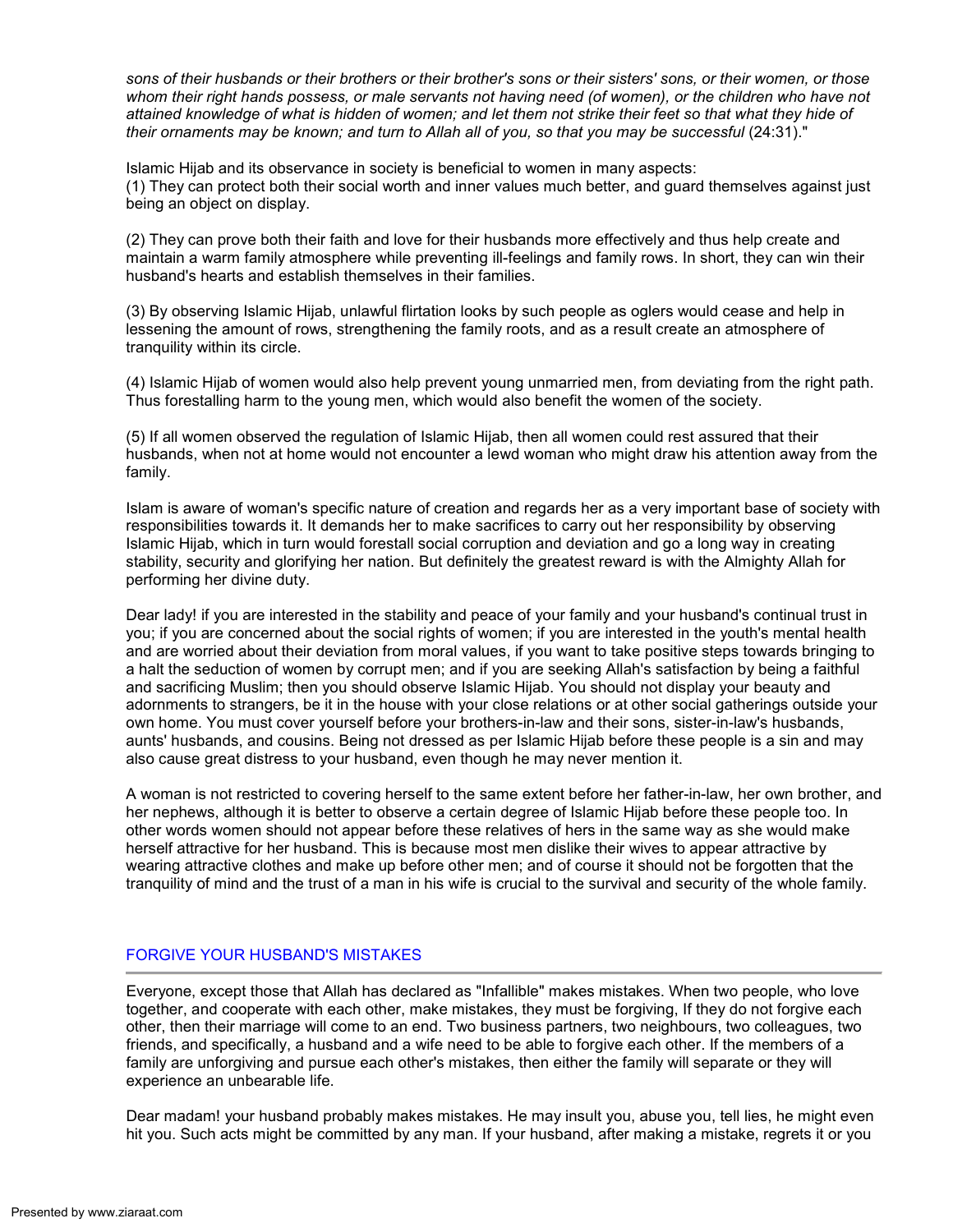feel he is regretful himself for his misconduct, then forgive him and do not pursue the matter. If he is regretful but not prepared to express his apologies, then do not try to prove his mistake. Otherwise, he might feel humiliated and he may retaliate by picking out your mistakes and consequently start a major row. So it is better for you to remain silent until he condemns himself from his conscience and starts to feel remorse about it. He would then regard you as wise and devoted wife who is interested in her husband and family.

"The Prophet (SA) of Allah stated: 'A bad woman does not forgive her husband's mistake and does not accept his apology'."[49]

Is it not pitiful that a sacred marital covenant should be broken because a woman is not prepared to forgive some mistakes of her husband?

# **REFERENCES**

[49] Bihar al-Anwar, vol 103, p 235.

# COPING WITH YOUR HUSBAND'S RELATIVES

One of the problems of family life is the one cause between the wife and her husband's relatives. Some women do not have a good relationship with their husband's mother, sisters, or brothers. On the one hand the wife may try to dominate her husband so that he would not be able to pay any attention even to his mother, or any other relatives and she may try to sow discord between them. On the other hand, her mother-in-law regards herself as the owner of her son and daughter-in-law. The mother tries hard to hold on to her son and is watchful that the new woman does not try to possess him fully. She may fabricate lies about her daughterin-law or find fault in her. Such an attitude might be followed by many arguments and even occasional hostilities. The situation becomes even worse if they all live in the same house. Even though a row may occur between two women, the real anguish and distress remains with the man in the middle.

The husband is trapped in an argument where he cannot take sides. On the one hand is his wife who would like to have an independent life without any interference from outsiders. He naturally feels that he must support her and make her happy. But on the other hand, he thinks of his parents who have helped him with his life, education, and have spent their own lives in bringing him up. He feels that his parents expect him to help them in their times of need and that it would not be fair to abandon them. Besides, if he himself was in need of something, who else, other than his parents, would help him and his family. As a result, he realizes that his best and most trustworthy friends are his parents and relatives. So, the dilemma for a sensible man is either to choose the wife and abandon the parents or vice versa; but neither of these is possible.

Consequently, he has to cope with both sides and keep them satisfied which, itself, is a difficult task. The only possible way to ease the situation is that the woman should be loyal and wise. A man in this situation expects his wife to help solve the problem. If the wife respects her mother-in-law, seeks advice from her, and becomes obedient and friendly with her, then the mother-in-law will be her greatest supporter .

Is it not sad that one who can attract many people through kindness and good manners, should repulse them through stubbornness and selfishness? Do you not realize that in the ups and downs of life, one might need the help of others, and especially of relatives who would support you when everyone else deserts you? Is it not better to enjoy a good relationship with one's relatives through consideration and good behaviour? Is it really wise and fair to become friends with strangers while breaking away from your own relations?

Experience shows that when one needs the help of others, friends leave but the abandoned relatives come to help. This is because the family ties are natural and cannot be broken easily. There is a general proverb which says: "Even if one's flesh is eaten by relations, they would not throw away the bones!"

"Imam Ali (AS) stated: 'One is never able to do without his relatives, even though he may possess wealth and children'."[50]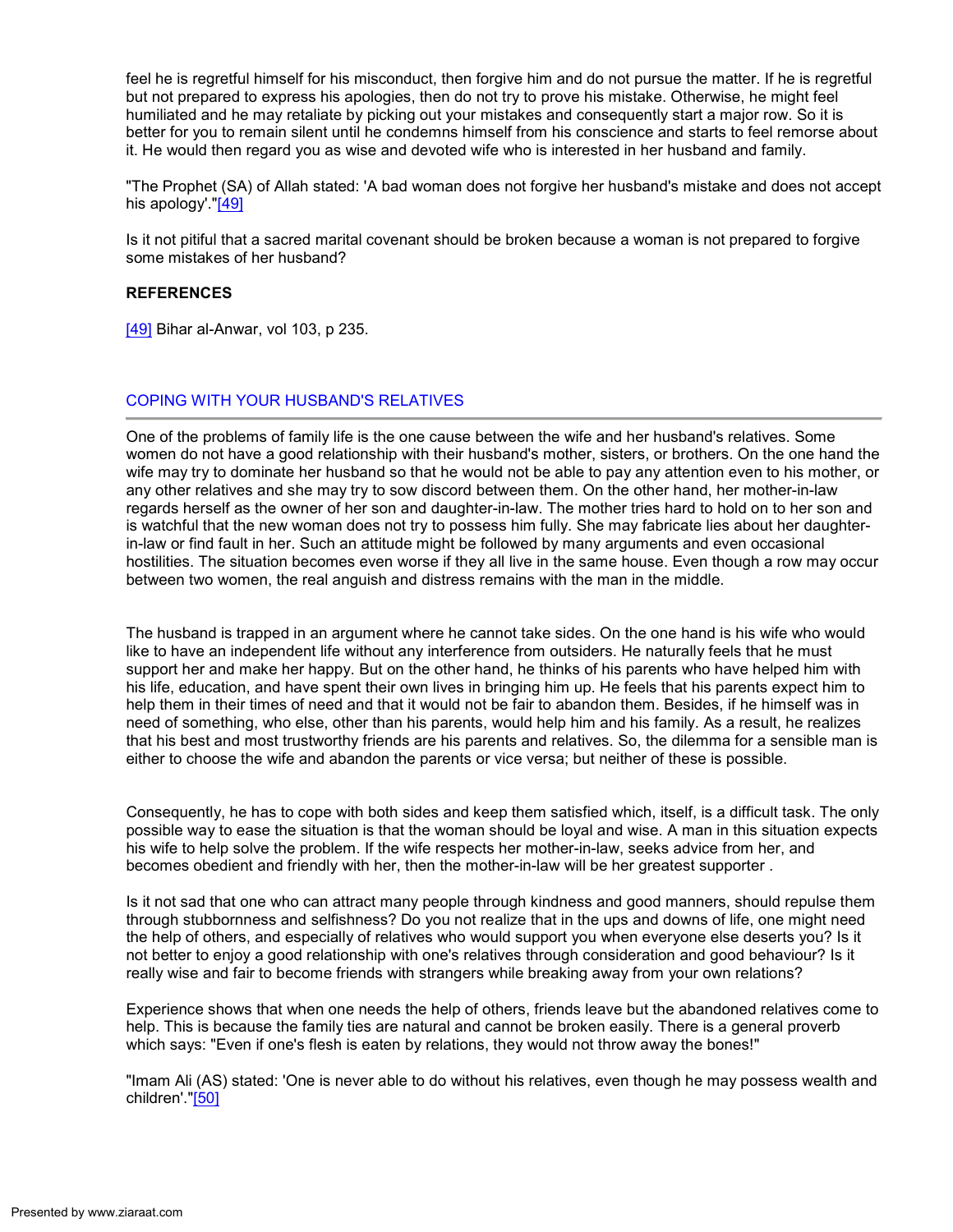One would need the respect and kindness of one's relatives. It is they who would support one physically and mentally. Relatives always come to the rescue. In times of need they could come to one's assistance faster than others. Whoever disowns his relatives will lose many helping hands.

Dear madam! for the sake of your husband and for the sake of your own comfort as well as to find many good friends and supporters, put up with your husband's relatives. Do not be selfish and ignorant; be wise and do not cause your husband any distress. Be a good and devoted wife in order to be accepted by both Allah and the people.

### **REFERENCES**

[50] Bihar al-Anwar, vol 74, p 101.

# COPING WITH YOUR HUSBAND'S JOB

Everyone has a job and jobs are different. For example, a driver who is mostly on the road and is unable to come home every night; a policeman who may have to stay out some nights; a medical doctor who has little time to spend with his family; a lecturer or a scientist who reads a great deal at nights; a mechanic whose clothes are dirty and have smell of oil; a factory worker who works at night. Therefore, there are rarely jobs which are entirely convenient and do not entail any discomfort of the family. There is not any other way of earning an honest living than working. It is necessary for the men to put up with the difficulties of their jobs. However, there is another problem which is the complaints of the family.

Women usually like their men to be nearby and prefer them to be home when it becomes dark. Women want their husbands to have a decent job with a high salary. They like to have enough time to go out in the evenings. But unfortunately, the jobs of most men do not live up to their wives' expectations, and this, for some families, is a source of rows and arguments.

A driver who has been on the road for a few nights, who has not had a decent sleep and has not been eating regularly, enters his house to rest and find peace and comfort with his family. Then his wife, without sparing a moment, starts to moan and groan: "What is this life? Why do you leave me with these kids and where have you been? I have to do all the work myself because you are not here to help. I am fed up with these naughty children. As a matter off act driving is not a good job. You should either change your job or settle with me. I can't live like this any longer!" A poor driver who has such a wife cannot be expected to perform well on his job and may endanger his life; and the lives of those whom he transports. A doctor who, from morning to night, visits tens of patients cannot cope with the grumbling of his wife. Then how could he continue to practise medicine? A worker who works during the night shifts cannot enthusiastically pursue his job if his wife is a shrewish woman. How can a scientist be successful in his field of research if his wife is constantly nagging him? These are the tests which distinguish the wise women from the ignorant ones.

Dear madam! we cannot make the world according to our wishes, but we can adapt ourselves to the existing situation. Your husband needs to have a job to earn his family's living. His job has certain conditions which you must adapt to. You must program your family life according to his job. Why do you grumble and find fault with his job? Welcome him home with a happy face and be kind to him. Be wise and cope with his job.

If your husband is a driver who is mostly on the road, then realize that he is trying to bring money home for your sake and the children's. There is nothing wrong with his job. He is a part of society and is serving it the best way he can. Would it have been better if he was a lazy person or if he was engaged in an irreligious job? So, there is nothing wrong with him. The fault lies with you, expecting him to be at home every night and not being able or not wanting to adapt yourself to the present conditions.

Is it not wise to get used to the existing situation and live more comfortably? Would you not rather welcome him with a smiling face and persuade him to carry on in his job with a warm "Good-bye" when he leaves home for work? If you act kindly, his interest in his family would increase and he could work harder. He would not isolate himself from you; he would come home as early as possible; he would not have accidents and he would remain healthy in his morals.

If your husband is a night-shift worker, he is missing his night's good sleep in order to meet the expenses of his family. Try to get used to it and do not express your dissatisfaction. If you get bored, then you can do